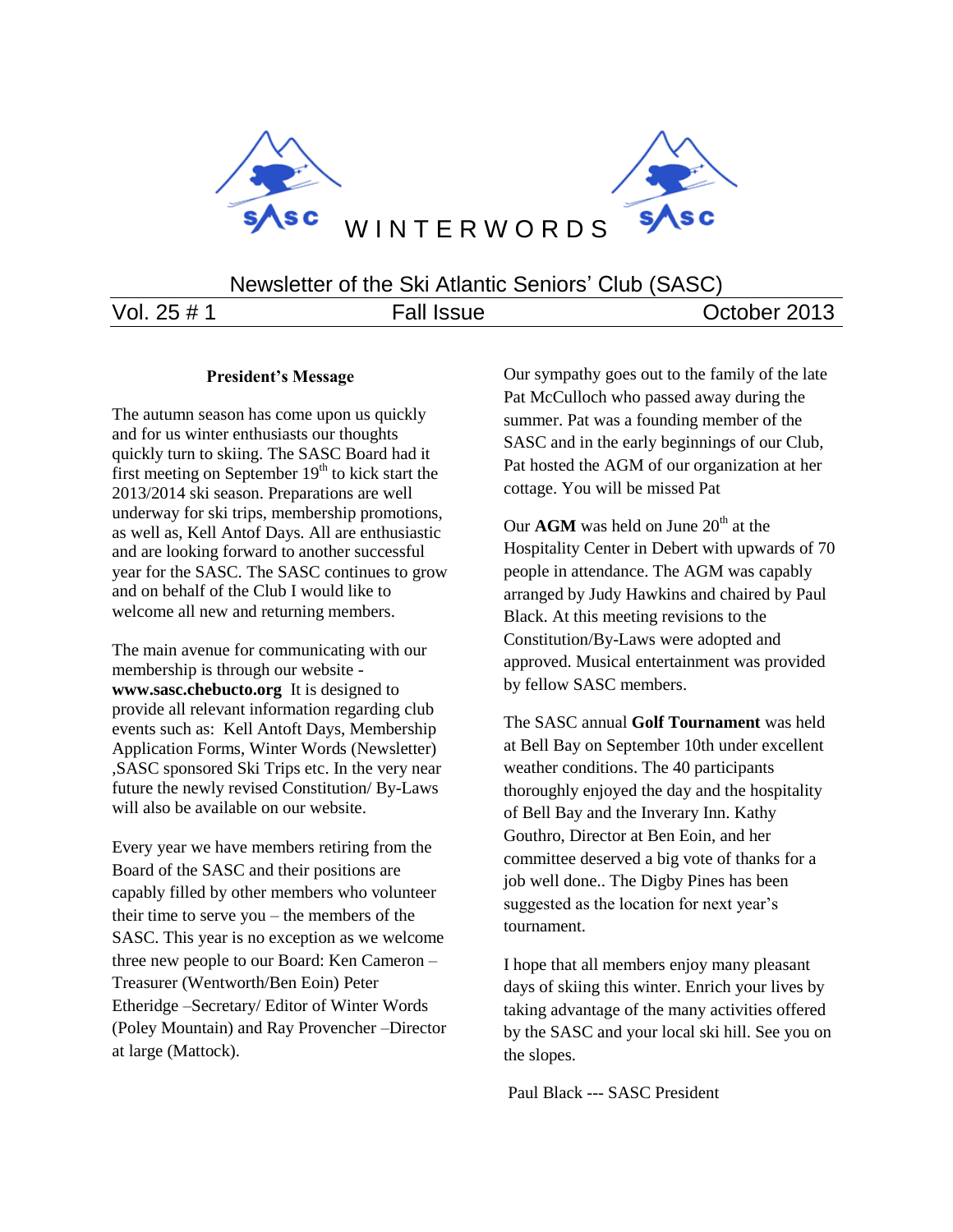## **A New Season has Begun**

Autumn is here in all its maritime splendor. And for those that are interested in winter activities it singles a time to get ready for the upcoming ski season. The SASC Board had it first meeting on September  $19<sup>th</sup>$  to kick start the 2013/2014 ski season. Preparations are underway for the annual membership promotions, communications, ski trips and Kell Antof Days.

Now is the time to download the SASC membership renewal application and check out the planned 2014 New England ski trips (more below). Please ensure to include your email address on your application so we can keep you updated on SASA activities. All information is available on our website [www.sascchebucto.org](http://www.sascchebucto.org/) Check it out today.

## **SASC Ski Trips planned for 2014**

We have two ski trips planned for 2014. The first is to Attitash and the second is to Loon Mountain. Both resorts are located in New Hampshire. Attitash is located close to North Conway and Loon Mountain is located close to Lincoln. Both hills feature panoramic views of the White Mountains and are well known for their New England hospitality.

Both trips are being offered in an all inclusive format that includes lodgings, Lift tickets, and Meals. In addition both offer a complimentary hill tour and a 'meet and greet party' complete with snack food, a free drink and a draw for prizes. Both resorts also have complimentary Sunday afternoon skiing for early arrivals.

Each resort has a full complement of amenities such as ski-in and ski-out lodgings

along with health clubs, restaurants and pubs.

This will be the second SASC trip organized to Loon Mountain. The first being in 2011 which was well attended and on which we received very positive feedback, resulting in many members requesting a return trip. This will be SASC's first trip to Attitash, although a significant number of club members have skied this hill on their own. Attitash has offered us a dual hill pass that includes Wildcat, which is about 30 minutes drive away from Attitash. Both resorts are owned and operated by the same company.

The Attitash trip is planned for February 2nd to the  $7<sup>th</sup>$ . The cost per person based on double occupancy will be \$640(US). The Loon trip is from March 2nd to the 7th and the cost per person based on double occupancy for that trip is \$690(US). These are very favourable rates that are only available to the SASC membership. So make your plans and get your applications in before the all the available accommodation is assigned. Further details along with applications will be posted to the SASC website by the end of October.

For a complete description of these trips along with the application forms please go to SKI TRIPS on our web site's home page to access the files for the each trip. [www.sascchebucto.org](http://www.sascchebucto.org/)

Thanks to Jim and Maureen Betts for all their effort in organizing the out of Canada SASC's trips this year; a primary feature to which many of our members look forward.